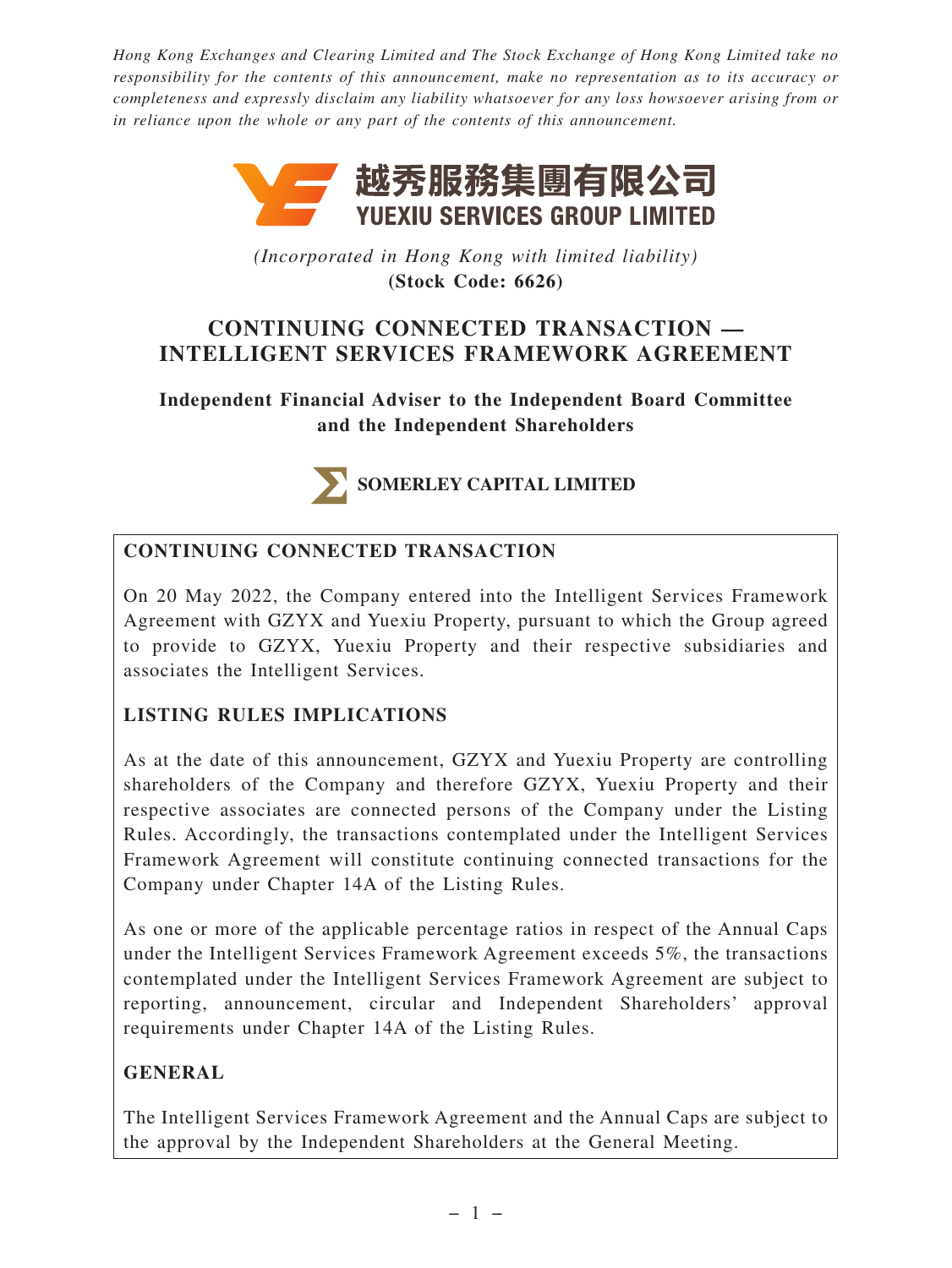A circular containing, among other things, (i) a letter from the Board containing further information on the continuing connected transactions under the Intelligent Services Framework Agreement and the Annual Caps; (ii) recommendations of the Independent Board Committee to the Independent Shareholders; (iii) a letter from the Independent Financial Adviser containing its advice in connection with the aforesaid; and (iv) a notice convening the General Meeting together with the proxy form, will be despatched to the Shareholders on or before 13 June 2022.

**Since the Intelligent Services Framework Agreement is subject to the fulfilment of the conditions precedent, the transactions contemplated thereunder may or may not proceed, Shareholders and potential investors are advised to exercise caution when dealing in the securities of the Company.**

### **INTELLIGENT SERVICES FRAMEWORK AGREEMENT**

On 20 May 2022, the Company entered into the Intelligent Services Framework Agreement with GZYX and Yuexiu Property, pursuant to which the Group agreed to provide to GZYX, Yuexiu Property and their respective subsidiaries and associates the Intelligent Services comprising of (i) sales and installation services for intelligent products such as video surveillance system, access control system, carpark management system, video intercom system and smart home system; (ii) video surveillance software system development services; and (iii) the related design and consultation services (the "**Intelligent Services**").

#### **Principal terms**

The principal terms of the Intelligent Services Framework Agreement are as follows:

| Date:    | 20 May 2022                                                                                                                                                                                                                                                                                                                                                                                                                                                |
|----------|------------------------------------------------------------------------------------------------------------------------------------------------------------------------------------------------------------------------------------------------------------------------------------------------------------------------------------------------------------------------------------------------------------------------------------------------------------|
| Parties: | (a) the Company;                                                                                                                                                                                                                                                                                                                                                                                                                                           |
|          | $(b)$ GZYX; and                                                                                                                                                                                                                                                                                                                                                                                                                                            |
|          | (c) Yuexiu Property                                                                                                                                                                                                                                                                                                                                                                                                                                        |
| Term:    | Subject to the fulfillment or waiver of the<br>conditions precedent, the term of the Intelligent<br>Services Framework Agreement shall commence<br>from the date of approval at the General Meeting<br>and shall continue up to and including 31<br>December 2024. Subject to compliance with the<br>Listing Rules, the Intelligent Services Framework<br>Agreement may be renewed by the Company,<br>GZYX and Yuexiu Property by agreement in<br>writing. |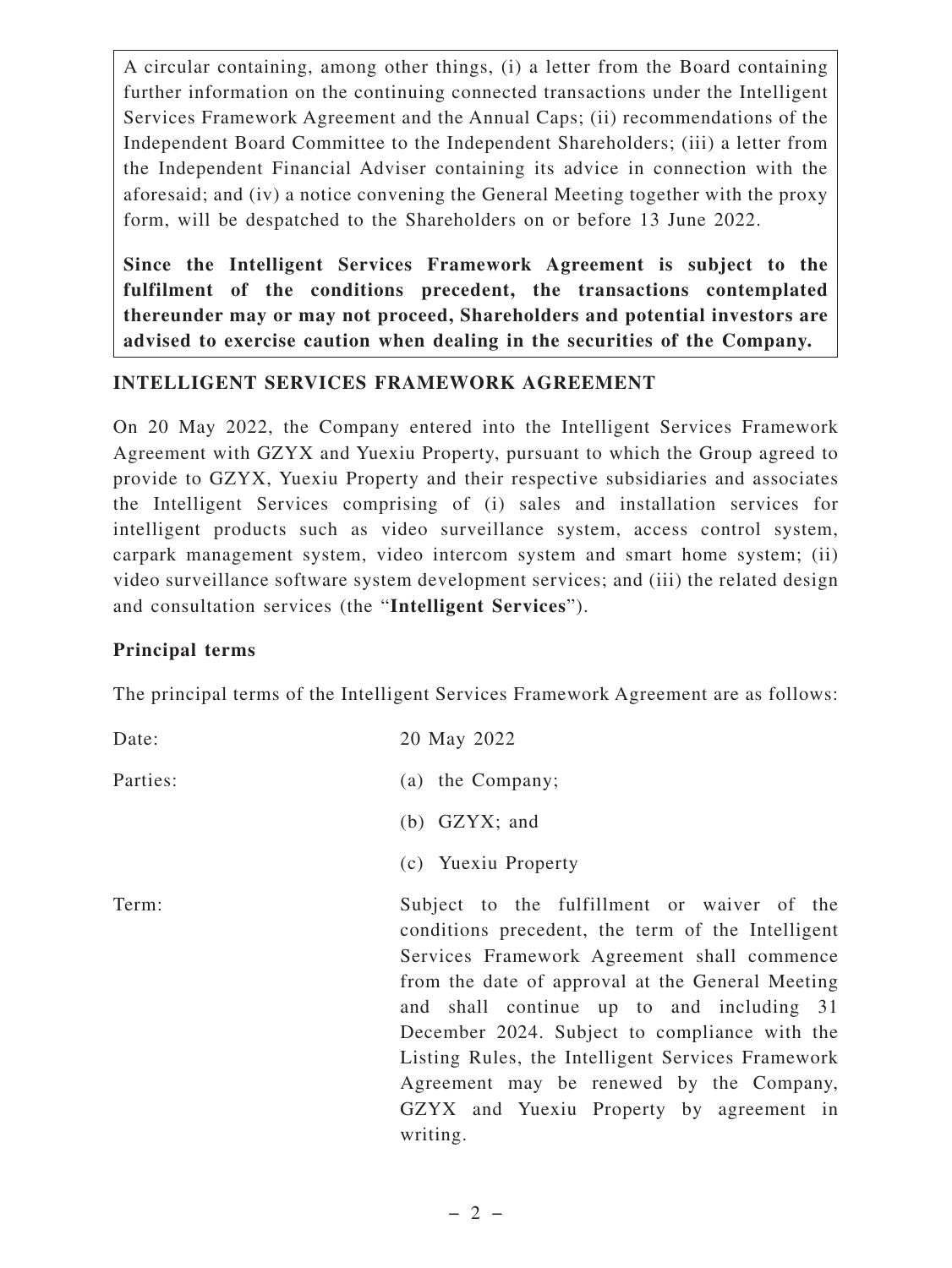Conditions precedent: The Intelligent Services Framework Agreement is conditional upon the parties obtaining the necessary approvals or waivers for the entering into of the Intelligent Services Framework Agreement and the transactions contemplated thereunder, including the approval by the Independent Shareholders of the Intelligent Services Framework Agreement and the transactions contemplated thereunder (including the Annual Caps) at the General Meeting. If the conditions precedent are not fulfilled on or before 31 December 2022 or such later date as agreed by and among the Company, GZYX and Yuexiu Property, the Intelligent Services Framework Agreement shall terminate with immediate effect without liability on any party.

Payment Terms: The fees and payments due to the Group shall be paid as follows: (i) approximately 20% to 30% of the total fees will be paid as prepayment amount within 60 days of the date of signing of the separate agreement to be entered between a member of the Group and GZYX, Yuexiu Property or their respective subsidiaries and associates for the provision of the Intelligent Services; (ii) during the course of the provision of the Intelligent Services, approximately 60% to 70% of the total fees (and in aggregate not more than 90% of the total fees) will be paid within 60 days after issuing the relevant invoice on a quarterly basis according to the progress of work; (iii) approximately 7% of the total fees (and in aggregate not more than 97% of the total fees) will be paid within 60 days after issuing the invoice after acceptance and clearance of the Intelligent Services work; and (iv) the remaining balance shall be paid within 60 days after issuing the invoice upon completion of the warranty period which is normally one to two years after the completion of the Intelligent Services work.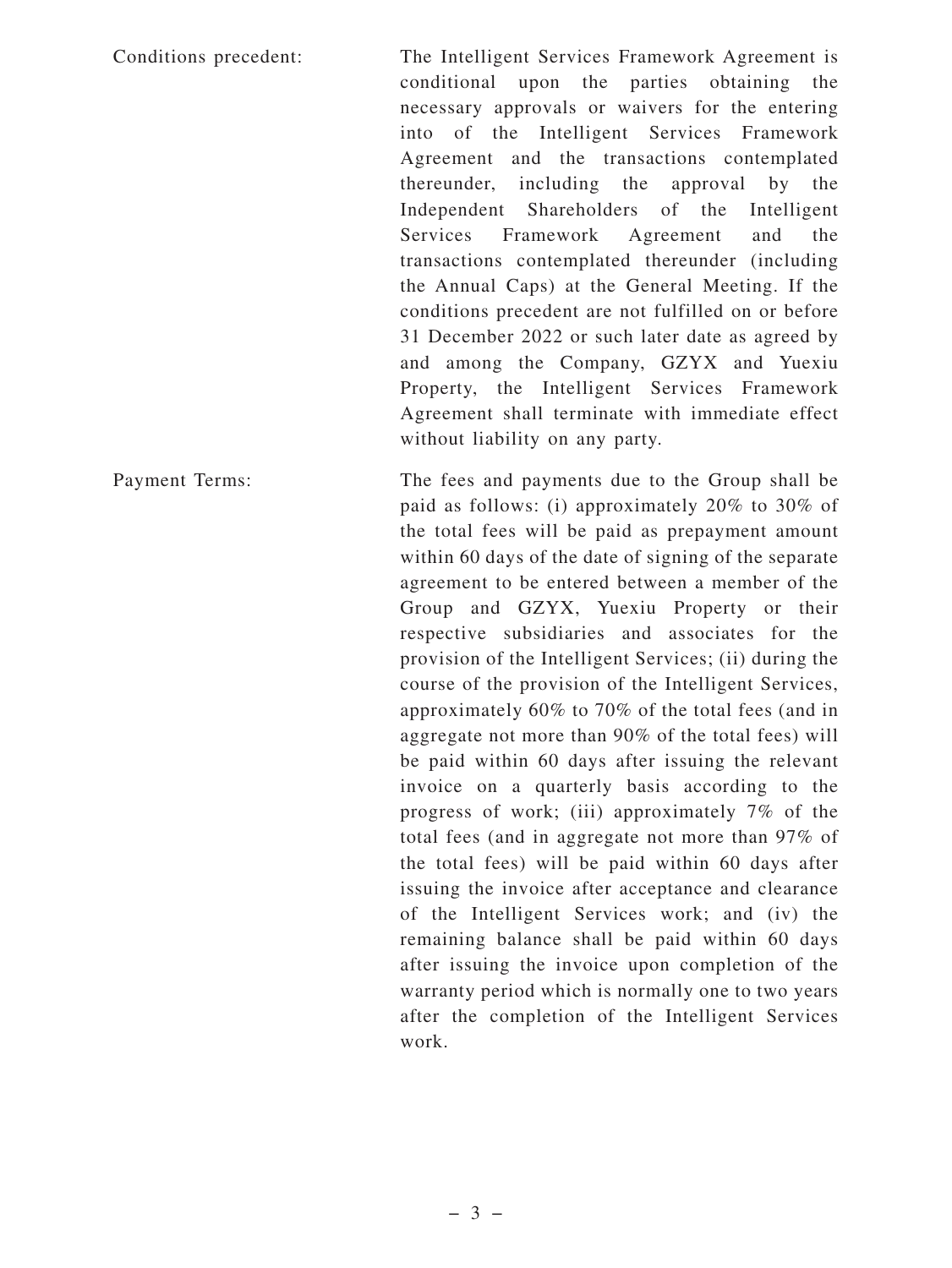#### **Historical Transaction Amounts**

The Group had not provided any Intelligent Services to GZYX, Yuexiu Property or their respective subsidiaries and associates prior to the date of this announcement.

#### **Annual Caps**

The maximum annual fee payable to the Group under the Intelligent Services Framework Agreement for each of the financial years ending 31 December 2022, 2023 and 2024 will not exceed the Annual Caps set out below:

|                                         | <b>Year ending 31 December</b> |           |           |
|-----------------------------------------|--------------------------------|-----------|-----------|
|                                         | 2022                           | 2023      | 2024      |
|                                         | (RMB'000)                      | (RMB'000) | (RMB'000) |
| Total fees for the Intelligent Services |                                |           |           |
| Framework Agreement                     | 271,715                        | 525,259   | 691,166   |

The Annual Caps under the Intelligent Services Framework Agreement were determined with reference to (i) the estimated revenue to be recognized from the potential service contracts under the Intelligent Services Framework Agreement that may be granted to the Group by GZYX, Yuexiu Property and their respective subsidiaries and associates based on their existing property projects; (ii) the expected number of property projects to be developed by GZYX, Yuexiu Property and their respective subsidiaries and associates according to their business plan that may engage the Group for provision of the Intelligent Services; (iii) the Group's projected costs for the provision of the Intelligent Services to GZYX, Yuexiu Property and their respective subsidiaries and associates, including operating costs such as sales and materials costs, installation and labour costs, and direct costs, as well as the estimated increase in the projected costs annually; and (iv) the service fee calculated based on an estimated gross profit margin of 30.0% to be charged for the provision of the Intelligent Services by the Group, which is determined with reference to the prevailing market rate of service fee charged for comparable Intelligent Services generally offered by other independent service providers.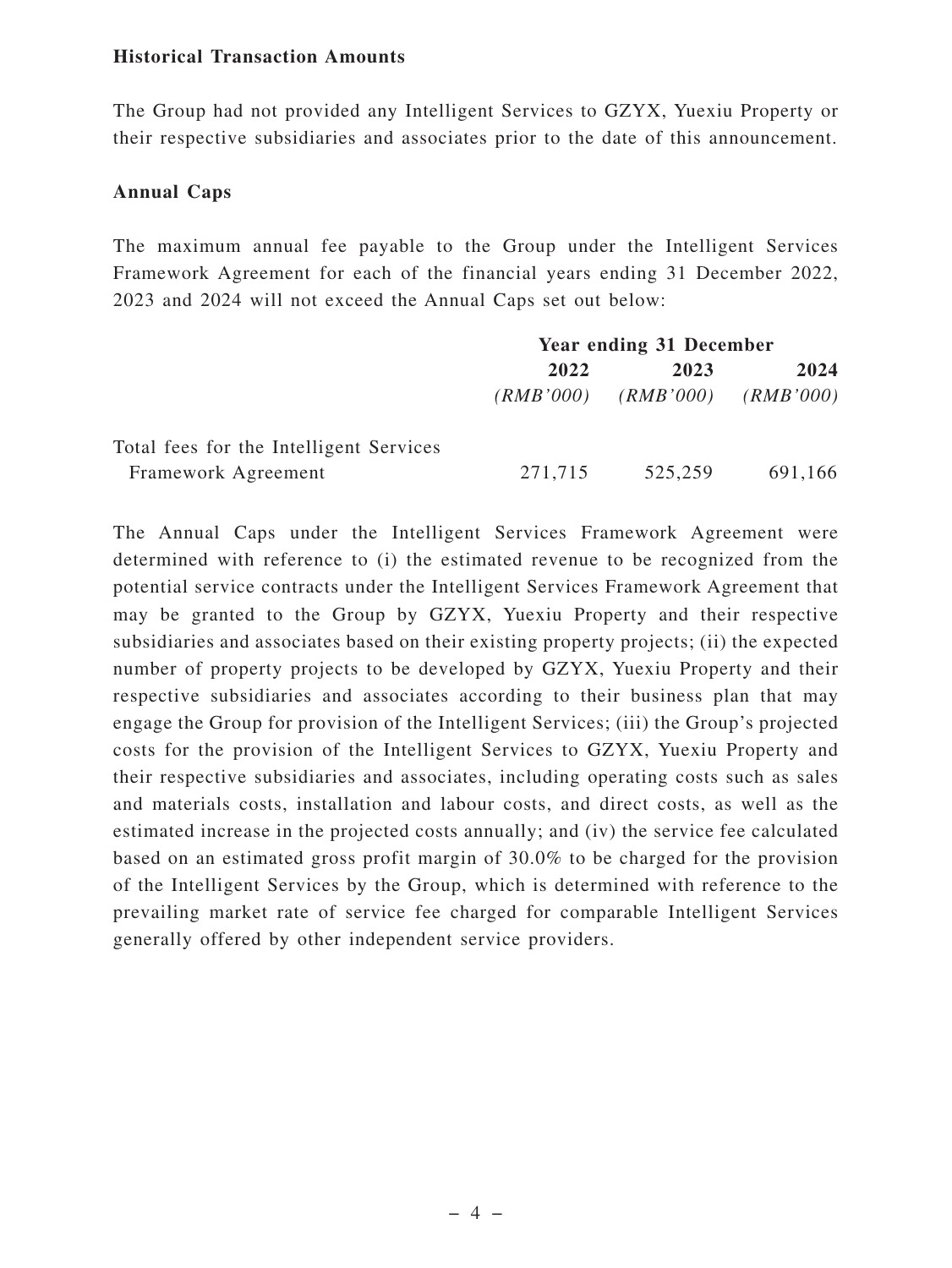## **Pricing Policy**

The total fees of each project that the Group will charge for the Intelligent Services shall be determined after arm's length negotiations between the parties and on normal commercial terms with reference to (i) the type of property development and the scope and standard of the services to be provided, which are classified into four main categories, being high-end residential projects, budget residential projects, high-end commercial projects and budget commercial projects, and the anticipated total costs for providing such services under each of the said categories; and (ii) the gross profit margins charged by the Group to the Independent Third Parties for comparable Intelligent Services (if any), and if there have not been any comparable Intelligent Services provided by the Group to the Independent Third Parties, then the gross profit margins of comparable Intelligent Services generally offered by other independent service providers. In any case, the gross profit margin to be charged for the Intelligent Services shall be no less favourable than those charged by the Group to the independent customers or those charged by independent service providers for comparable Intelligent Services in the market.

To determine the total fee of each project, the Company shall prepare a pricing proposal (the "**Pricing Proposal**") which will set out the proposed total fee calculated with reference to (i) the projected costs for the project, comprising labour costs, material costs, installation costs and administrative costs based on the property type and the scope and standard of services to be offered; and (ii) the gross profit margin charged by the Group to independent customers for comparable Intelligent Services (if any), and if there have not been any such comparable Intelligent Services offered by the Group to independent customers, the gross profit margins of comparable Intelligent Services provided by independent service providers in the market. The Pricing Proposal will be submitted to the audit committee of the Board for evaluation and determination of the total fee to be charged for that project.

## **Reasons and benefits for entering into the Intelligent Services Framework Agreement**

The Group is an urban operation service provider in China and a key market player offering integrated property management services in the Greater Bay Area. The Group strongly believes that introducing and developing the Intelligent Services business will be of substantial benefit to it, adding to its existing property management services and allowing the Group to provide a more comprehensive property management solution to its clients. In particular, the development of Intelligent Services will benefit from the PRC's national policy on continuous development of smart city, smart community and smart home; and the growing trend of creating smart features for the property management industry, while leveraging on the Group's experience and understanding of the property management market.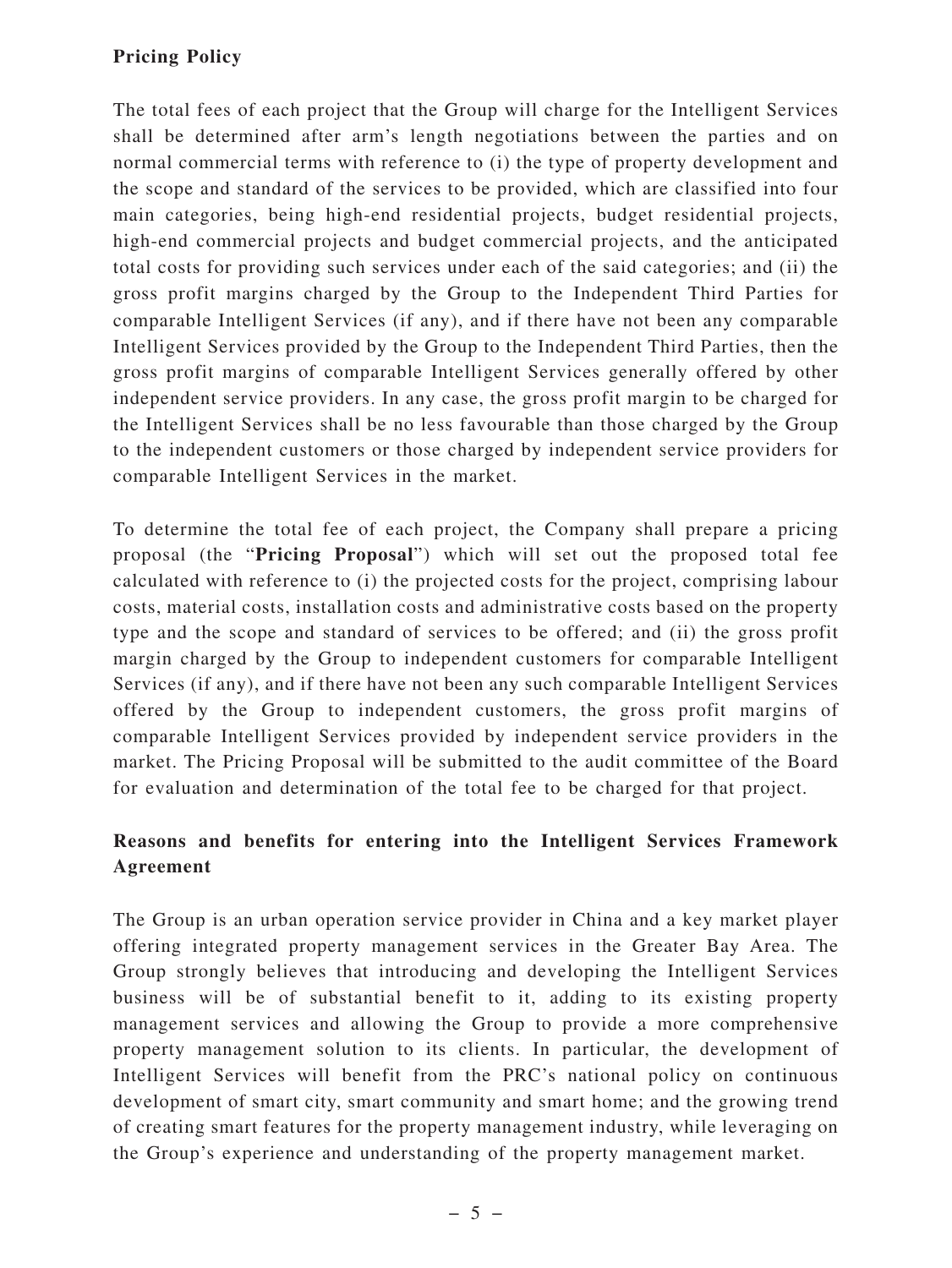Based on GZYX and Yuexiu Property's respective latest development plans, it is expected that the demand for Intelligent Services in their property development projects will substantially increase in the coming years. The Group believes that the Intelligent Services Framework Agreement will enable the Group to benefit from the business opportunities arising from GZYX and Yuexiu Property's demand for Intelligent Services in their property development projects and therefore allow the Group to develop and enhance its capabilities and experience in the provision of Intelligent Services. The Group will then be able to leverage on its experience to tap into opportunities to provide Intelligent Services to Independent Third Parties. The Group is pleased that it was awarded a contract for provision of Intelligent Services by an independent property developer in the PRC in April 2022.

The Group has continued to upgrade and expand its existing business and operation systems in preparation for the commencement of the Intelligent Services business, including recruiting a team of over 30 management, sales staff and other employees, all with substantial experience and expertise within the Intelligent Services industry — substantially increasing the Group's capability in designing, implementing and providing Intelligent Services. The Group has also registered copyrights and patents in relation to the Intelligent Services in order to enhance its competitive advantage. The Group aims to offer the Intelligent Services for both residential and non-residential properties and urban renewal projects, with a focus on improving the quality of property management services while creating efficiencies in labour costs. The Group expects that the Intelligent Services' development and offering will substantially increase the Group's total revenue and profitability.

In light of the above, the Directors (other than the Directors who have abstained from voting on the relevant Board resolutions of the Company) consider that the terms of the Intelligent Services Framework Agreement and the Annual Caps are fair and reasonable as far as the Shareholders are concerned and the transactions under the Intelligent Services Framework Agreement are in the interest of the Company and the Shareholders as a whole, provided that the independent non-executive Directors' view is subject to the advice of the Independent Financial Adviser and the opinion of the Independent Board Committee will be set forth in the circular to be despatched to the Shareholders.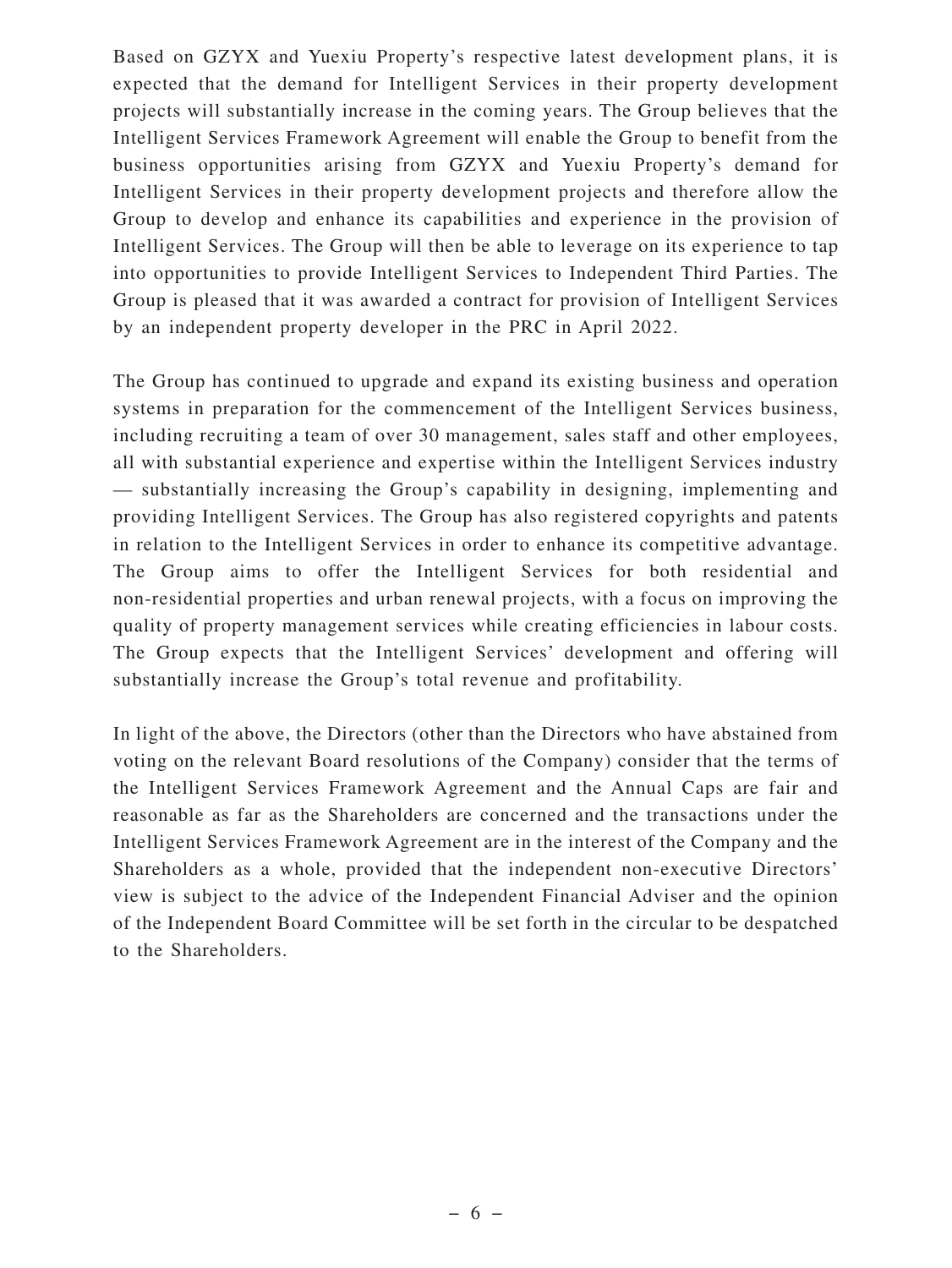Save for (i) Mr. Zhang Jianguo who is serving as a director and deputy general manager in GCCD and deputy general manager of Yuexiu Property, (ii) Mr. Lin Feng who is serving as a director and general manager of GCCD and vice chairman of board of directors, executive director and general manager of Yuexiu Property and (iii) Mr. Yao Xiaosheng who is serving as the general manager of the capital operations department of GZYX and YXE, none of the Directors has or is deemed to have a material interest in the Intelligent Services Framework Agreement and the transactions contemplated thereunder, including the Annual Caps. Hence, only Mr. Zhang Jianguo, Mr. Lin Feng and Mr. Yao Xiaosheng are required to abstain from voting on the relevant Board resolution(s) of the Company.

#### **INTERNAL CONTROL**

In order to further safeguard the interests of the Shareholders as a whole, the Group will implement the following internal control measures in relation to the continuing connected transactions under the Intelligent Services Framework Agreement:

- (i) as mentioned in the section "Intelligent Services Framework Agreement Pricing Policy" of this announcement, in order to ensure that the total fees charged by the Group will be no less favourable than those offered by the Group to independent customers for comparable Intelligent Services (if any), or those charged by other independent service providers in the market for comparable Intelligent Services, as the case may be:
	- (a) the audit committee of the Board will review and approve the Pricing Proposal prepared by the Company;
	- (b) the Group will keep records of historical fees (and the applicable gross profit margins) offered by the Group to independent customers for comparable Intelligent Services and maintain a database of the gross profit margins from at least three comparable service providers in the industry for provision of comparable Intelligent Services;
	- (c) the Group will document the price determination process for each project under the Intelligent Services Framework Agreement for subsequent reporting and review;
- (ii) the finance department of the Company will monitor the total fees received for each project under the Intelligent Services Framework Agreement monthly to ensure the total fees received will not exceed the applicable Annual Caps;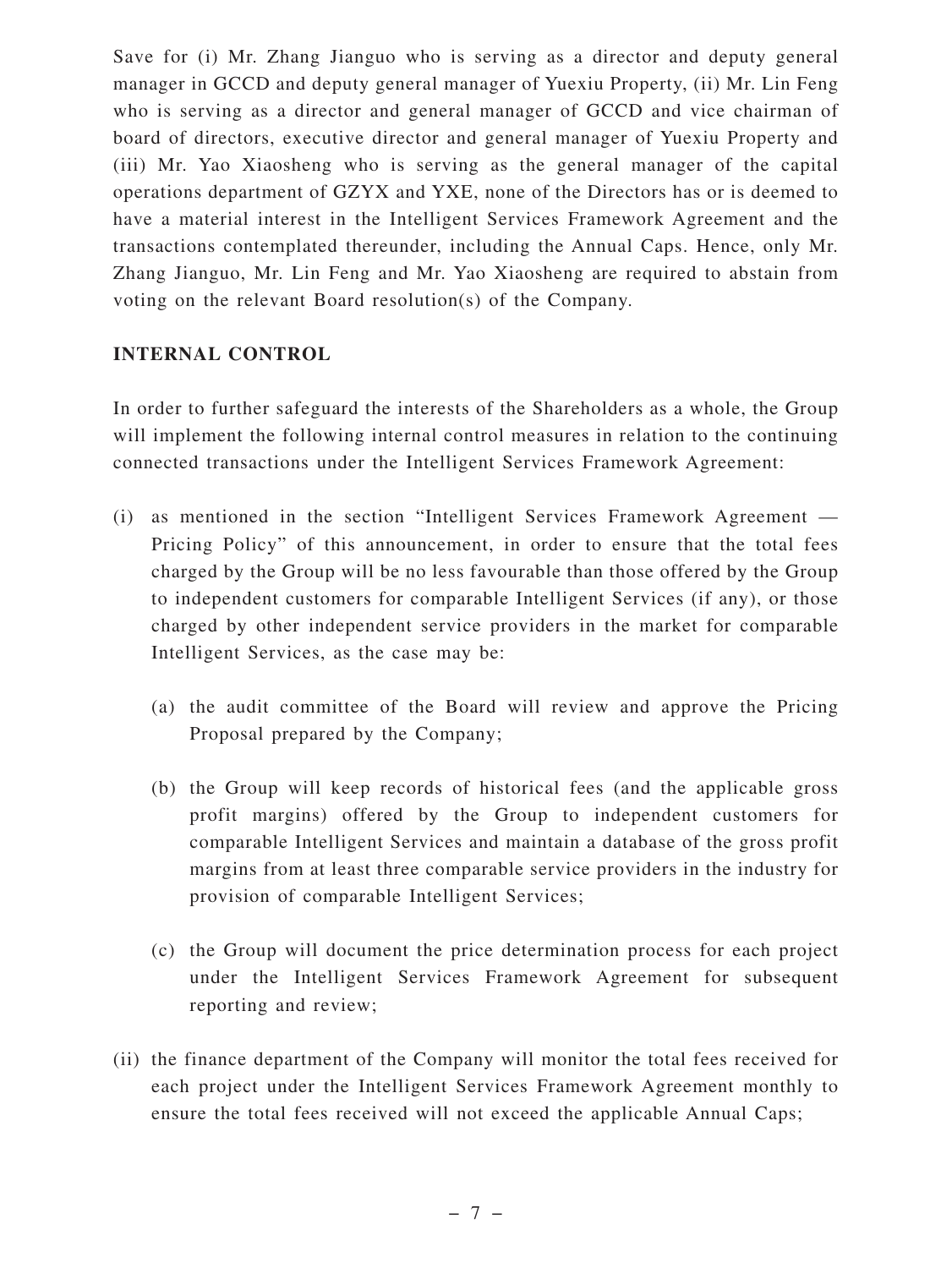- (iii) the Group will compile a continuing connected transaction report every six months on the transactions contemplated under the Intelligent Services Framework Agreement for review by the audit committee of the Board, the report shall comprise (a) the total amount of fees (and the applicable gross profit margins) received and payment terms for each project under the Intelligent Services Framework Agreement during the reporting period; (b) fee breakdown and comparison with the rates offered to independent customers by the Group (if any), or the gross profit margins used by other independent service providers for comparable Intelligent Services, and market payment terms; and (c) whether the applicable Annual Caps have been complied with;
- (iv) the audit committee of the Board will meet at least twice a year to review the implementation of the above measures for the transactions contemplated under the Intelligent Services Framework Agreement and report to the Board;
- (v) the Group will provide information and supporting documents to the independent non-executive Directors and auditors for them to conduct annual review of the continuing connected transactions of the Group;
- (vi) the independent non-executive Directors will provide an annual confirmation to the Board as to whether the continuing connected transactions have been entered into in the ordinary and usual course of business of the Group, are on normal commercial terms, are in accordance with the Intelligent Services Framework Agreement, and are on terms that are fair and reasonable and in the interests of the Shareholders as a whole as required by the Listing Rules; and
- (vii) the auditors of the Company will provide an annual confirmation to the Board as to whether anything has come to their attention that causes them to believe that the continuing connected transactions have not been approved by the Board, are not in accordance with the pricing policies of the Group in any material respects, are not entered into in accordance with the Intelligent Services Framework Agreement, or have exceeded the Annual Caps as required by the Listing Rules.

## **INFORMATION OF THE PARTIES TO THE INTELLIGENT SERVICES FRAMEWORK AGREEMENT**

#### **The Group**

The Group is an urban operation service provider in China and a key market player offering integrated property management services in the Greater Bay Area. Its major businesses comprise (i) non-commercial property management and value-added services, which consist of property management services, value-added services to non-property owners and community value-added services; and (ii) commercial property management and operational services, which consist of commercial operation and management services and market positioning consultancy and tenant sourcing services.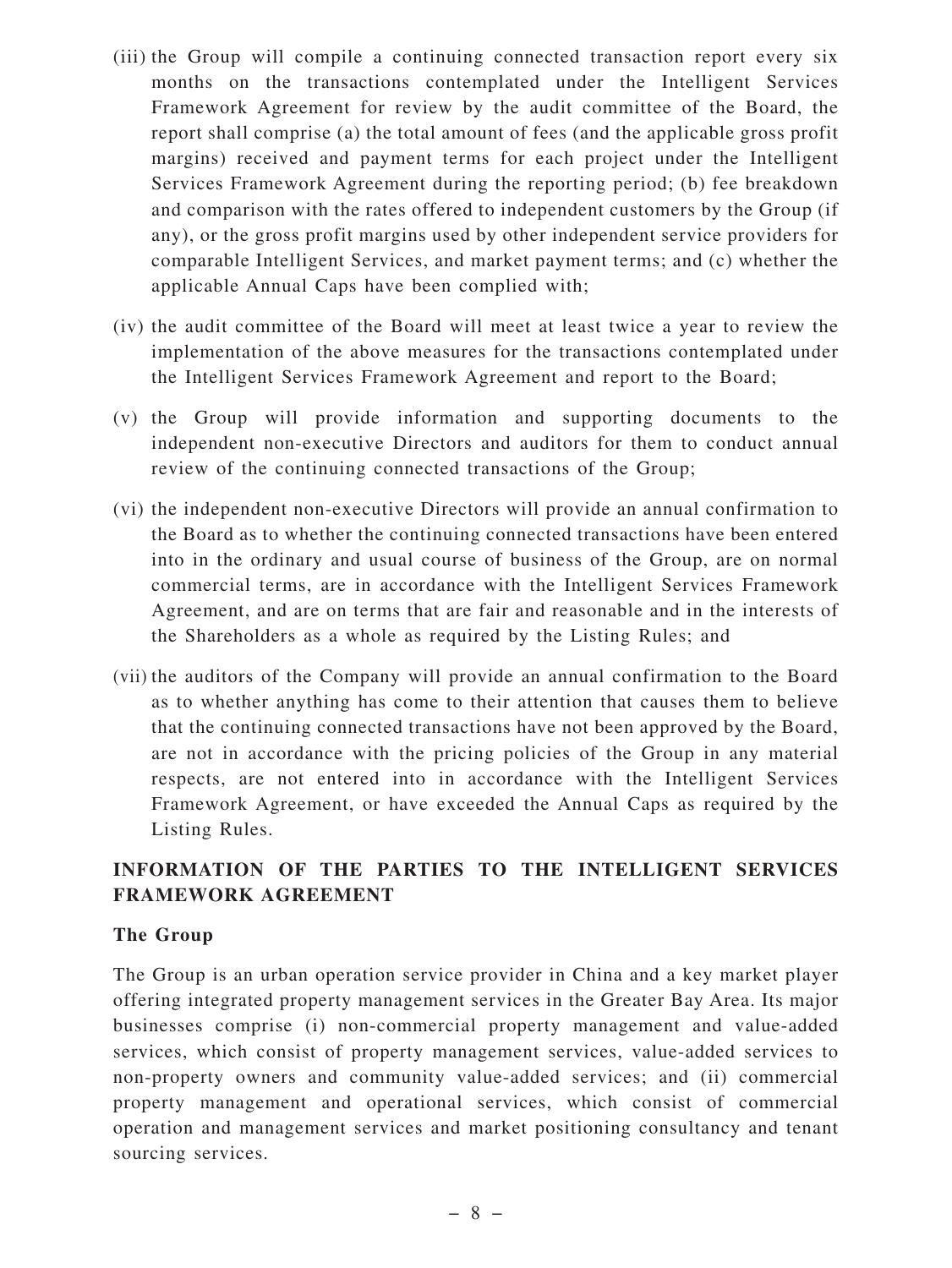GZYX, the ultimate controlling shareholder of Yuexiu Property and the Company, is a company established in the PRC with limited liability and is majority owned by the Guangzhou Municipal People's Government of the PRC. GZYX and its subsidiaries (other than the Group) are engaged in various businesses segments, including (i) real estate and property development business; (ii) commercial banking, asset management, finance leasing, futures, business investment and other financial services; (iii) transportation, infrastructure and construction business; and (iv) livestock breeding, dairy industry, food processing and other businesses.

#### **Yuexiu Property**

Yuexiu Property, a controlling shareholder of the Company which indirectly holds the shares of the Company through its direct wholly-owned subsidiary, namely GCD China, is a company incorporated in Hong Kong with limited liability and listed on the Main Board of the Stock Exchange (Stock Code: 00123). Yuexiu Property and its subsidiaries (other than the Group) are principally engaged in property development and investment, deepening the implementation of the "1+4" national strategic layout and deep cultivation of the Greater Bay Area market, and focusing on expanding their business in Eastern China, Central China, Northern China and Southwestern China.

### **IMPLICATIONS UNDER THE LISTING RULES**

As at the date of this announcement, GZYX and Yuexiu Property are controlling shareholders of the Company and therefore GZYX, Yuexiu Property and their respective associates are connected persons of the Company under the Listing Rules. Accordingly, the transactions contemplated under the Intelligent Services Framework Agreement will constitute continuing connected transactions for the Company under Chapter 14A of the Listing Rules.

As one or more of the applicable percentage ratios in respect of the Annual Caps under the Intelligent Services Framework Agreement exceeds 5%, the transactions contemplated under the Intelligent Services Framework Agreement are subject to reporting, announcement, circular and Independent Shareholders' approval requirements under Chapter 14A of the Listing Rules.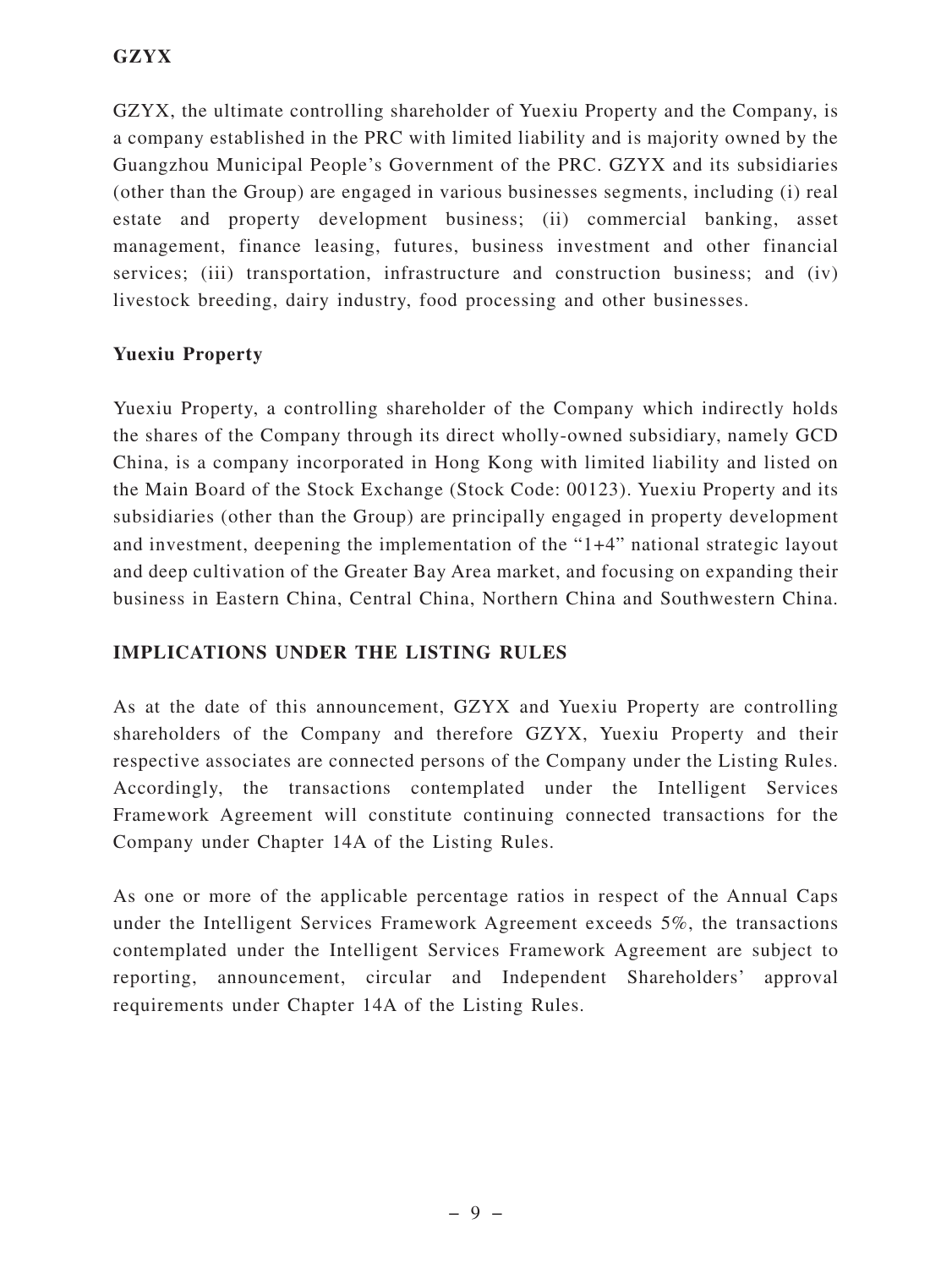#### **GENERAL**

The Intelligent Services Framework Agreement and the Annual Caps are subject to the approval by the Independent Shareholders at the General Meeting.

GCD China and its associates will abstain from voting at the General Meeting in respect of the proposed resolutions to approve the Intelligent Services Framework Agreement and the Annual Caps. Save as disclosed above, to the best of the Directors' knowledge, information and belief having made all reasonable enquiries, no other Shareholder or any of its associates has a material interest in the Intelligent Services Framework Agreement and the Annual Caps, therefore no other Shareholder would be required to abstain from voting on the relevant resolutions to be proposed at the General Meeting.

The Company has established the Independent Board Committee comprising all three independent non-executive Directors to advise the Independent Shareholders as to whether the continuing connected transactions under the Intelligent Services Framework Agreement and the Annual Caps are fair and reasonable, and whether the continuing connected transactions under the Intelligent Services Framework Agreement are on normal commercial terms, in the ordinary and usual course of business of the Group and in the interests of the Company and the Shareholders as a whole, and to advise the Independent Shareholders on how to vote at the General Meeting, after taking into account the recommendations of the Independent Financial Adviser. Somerley Capital Limited has been appointed as the independent financial adviser to advise the Independent Board Committee and the Independent Shareholders in this respect.

A circular containing, among other things, (i) a letter from the Board containing further information on the continuing connected transactions under the Intelligent Services Framework Agreement and the Annual Caps; (ii) recommendations of the Independent Board Committee to the Independent Shareholders; (iii) a letter from the Independent Financial Adviser containing its advice in connection with the aforesaid; and (iv) a notice convening the General Meeting together with the proxy form, will be despatched to the Shareholders on or before 13 June 2022.

**Since the Intelligent Services Framework Agreement is subject to the fulfilment of the conditions precedent, the transactions contemplated thereunder may or may not proceed, Shareholders and potential investors are advised to exercise caution when dealing in the securities of the Company.**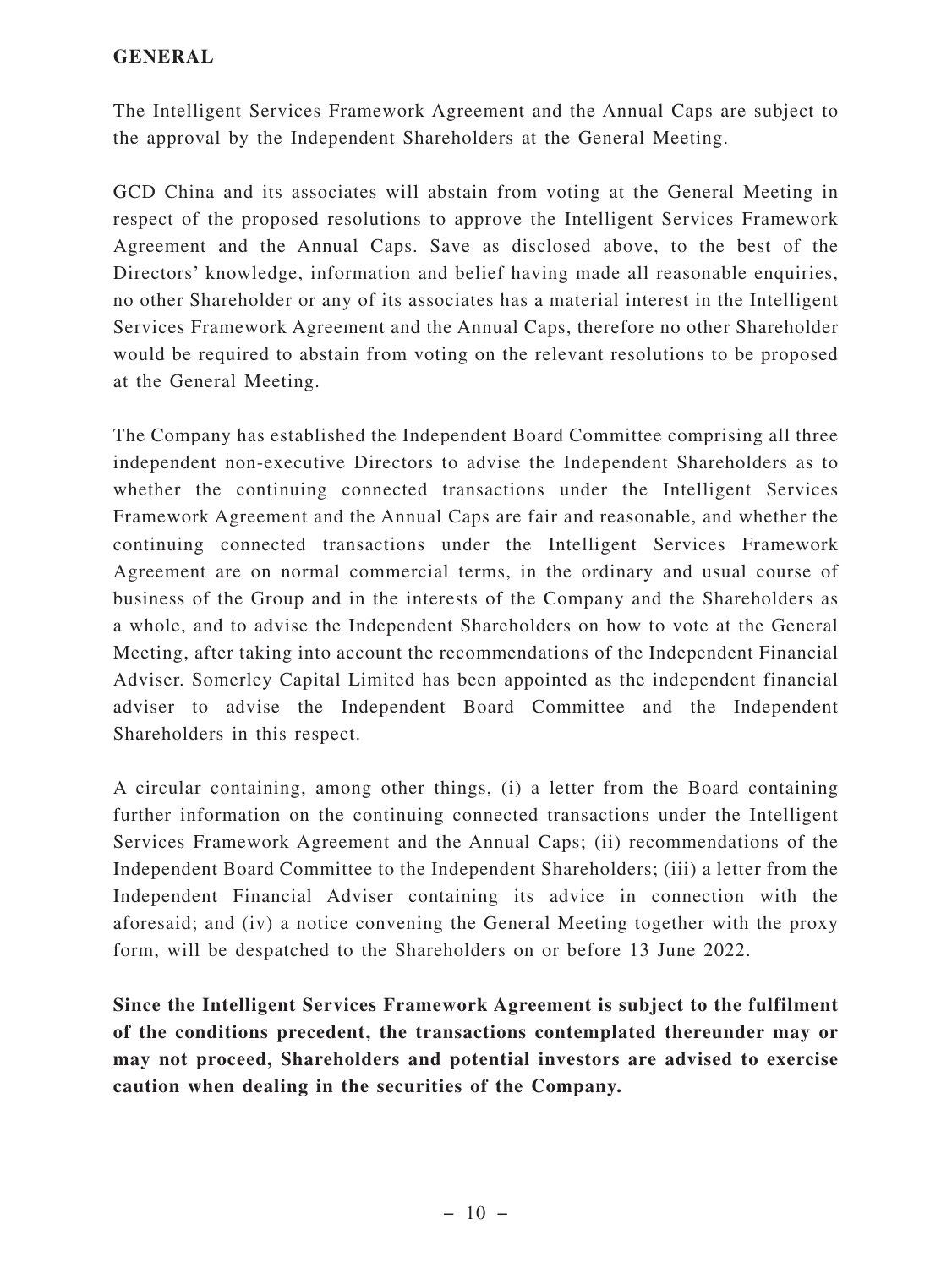### **DEFINITIONS**

In this announcement, the following expressions have the following meanings unless the context requires otherwise.

| "Annual Caps"             | the annual caps under the Intelligent Services<br>Framework Agreement for the three years ending<br>31 December 2022, 31 December 2023 and 31<br>December 2024                                                                                                                                   |
|---------------------------|--------------------------------------------------------------------------------------------------------------------------------------------------------------------------------------------------------------------------------------------------------------------------------------------------|
| "associates"              | has the meaning ascribed to it under the Listing<br>Rules                                                                                                                                                                                                                                        |
| "Board"                   | board of Directors                                                                                                                                                                                                                                                                               |
| "BVI"                     | British Virgin Islands                                                                                                                                                                                                                                                                           |
| "Company"                 | Yuexiu Services Group Limited (越秀服務集團有<br>限公司), a company incorporated in Hong Kong<br>with limited liability and the issued shares of<br>which are listed on the Main Board of the Stock<br>Exchange (stock code: 6626)                                                                         |
| "connected person(s)"     | has the meaning ascribed to it under the Listing<br>Rules                                                                                                                                                                                                                                        |
| "controlling shareholder" | has the meaning ascribed to it under the Listing<br>Rules                                                                                                                                                                                                                                        |
| "Director(s)"             | the directors of the Company                                                                                                                                                                                                                                                                     |
| "GCCD"                    | Guangzhou City Construction & Development Co.,<br>Ltd.* (廣州市城市建設開發有限公司), a limited<br>liability company established in the PRC and is<br>indirectly owned as to 95% by GCD China and<br>directly owned as to 5% by GCCD Group                                                                    |
| "GCCD Group"              | Guangzhou City Construction & Development<br>Group Co., Ltd.* (廣州市城市建設開發集團有限公<br>司)<br>(previously known as Guangzhou<br>City<br>Construction & Development Holding Company*<br>(廣州市城市建設開發總公司)), a limited liability<br>company established in the PRC and is ultimately<br>wholly owned by GZYX |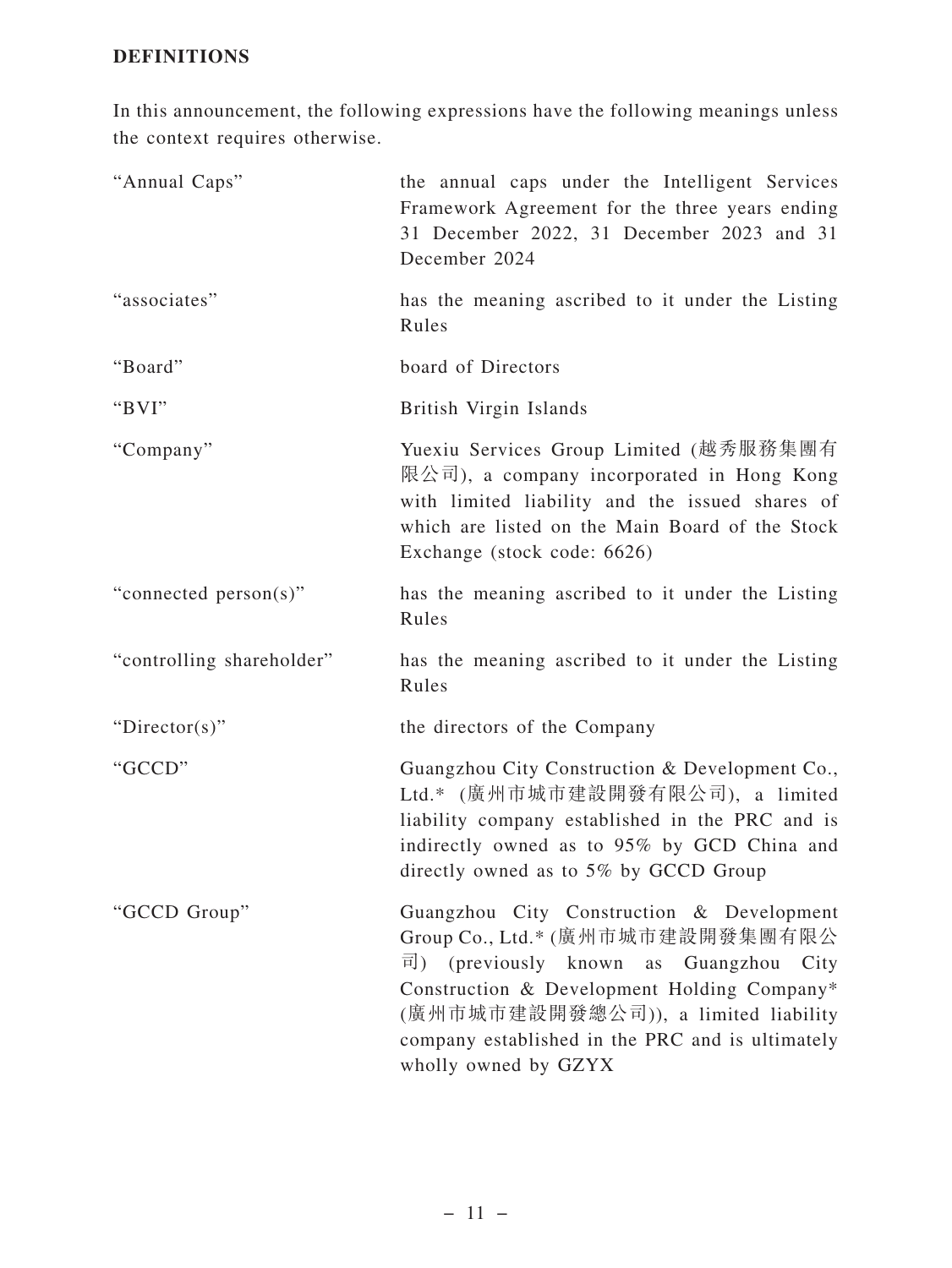| "GCD China"                        | Guangzhou Construction & Development Holdings<br>(China) Limited (城市建設開發集團(中國)有限公<br>$\overline{\mathbb{E}}$ ), a company with limited liability incorporated<br>in the BVI and is directly wholly owned by Yuexiu<br>Property. GCD China is a controlling shareholder<br>of the Company                                                                                                               |
|------------------------------------|--------------------------------------------------------------------------------------------------------------------------------------------------------------------------------------------------------------------------------------------------------------------------------------------------------------------------------------------------------------------------------------------------------|
| "General Meeting"                  | the general meeting of the Company to be<br>convened to consider and, if thought fit, to approve<br>the Intelligent Services Framework Agreement and<br>contemplated<br>transactions<br>thereunder<br>the<br>(including the proposed Annual Caps)                                                                                                                                                      |
| "Greater Bay Area"                 | Guangdong-Hong Kong-Macao Greater Bay Area                                                                                                                                                                                                                                                                                                                                                             |
| "Group"                            | the Company and its subsidiaries                                                                                                                                                                                                                                                                                                                                                                       |
| "GZYX"                             | Guangzhou Yue Xiu Holdings Limited* (廣州越秀<br>集團股份有限公司), a company established in the<br>PRC with limited liability, which is majority owned<br>by the Guangzhou Municipal People's Government<br>of the PRC and is the ultimate controlling<br>shareholder of Yuexiu Property and the Company                                                                                                          |
| "Hong Kong"                        | the Hong Kong Special Administrative Region of<br>the PRC                                                                                                                                                                                                                                                                                                                                              |
| "Independent Board<br>Committee"   | the independent board committee of the Company<br>comprising<br>all<br>independent<br>non-executive<br>Directors, namely Mr. Hung Shing Ming, Ms. Hui<br>Lai Kwan and Mr. Chan Yuen Hang Kenneth                                                                                                                                                                                                       |
| "Independent Financial<br>Adviser" | Somerley Capital Limited, a corporation licenced<br>to carry out Type 1 (Dealing in Securities) and<br>Type 6 (Advising on Corporate Finance) regulated<br>activities under the SFO, the independent financial<br>adviser to the Independent Board Committee and<br>the Independent Shareholders in relation to the<br>transactions contemplated under the Intelligent<br>Services Framework Agreement |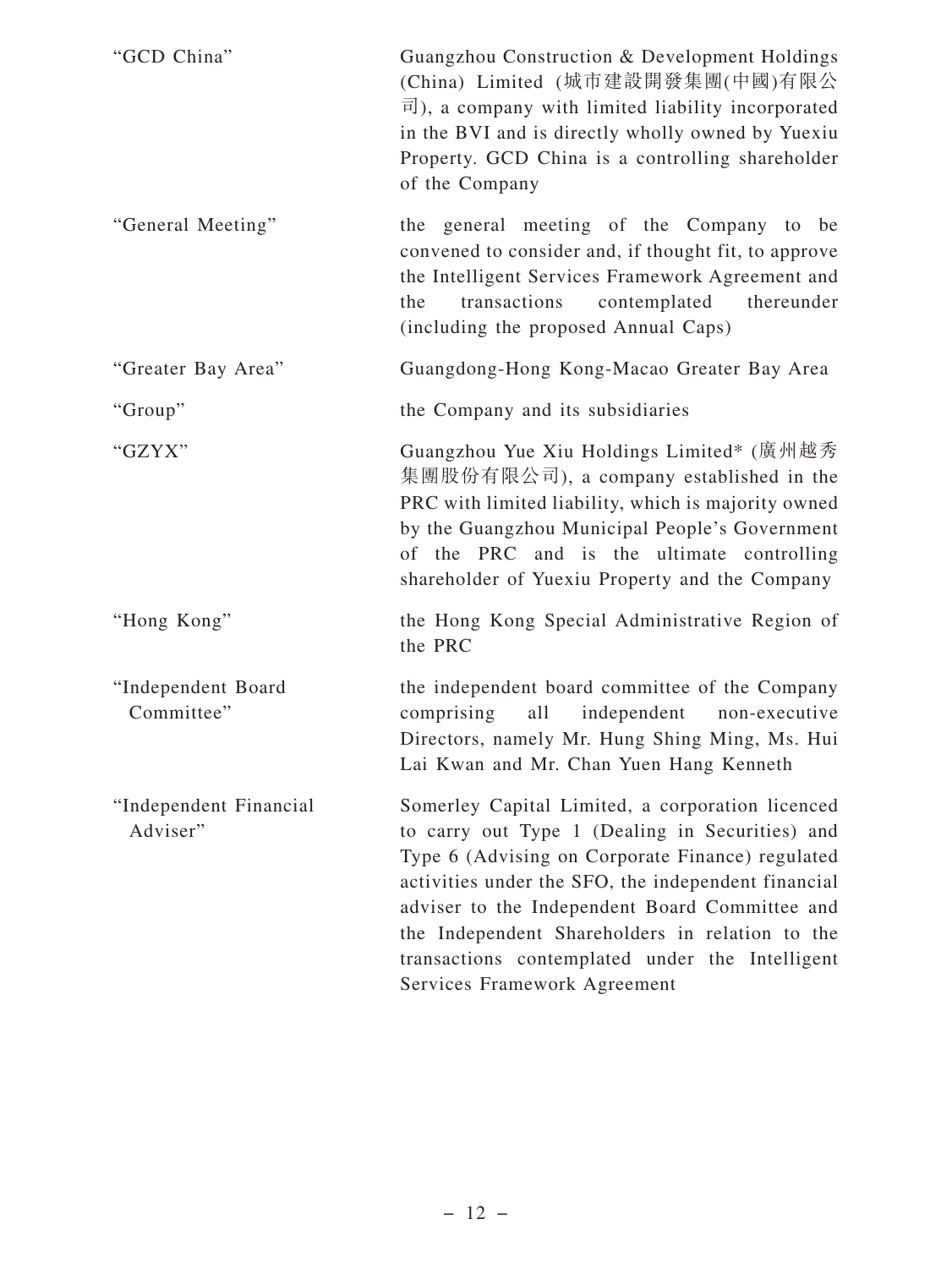| "Independent Shareholders"                    | the Shareholders, other than GZYX, Yuexiu<br>Property and their respective associate(s) who are<br>not prohibited from voting at the General Meeting<br>in respect of the Intelligent Services Framework<br>Agreement and the transactions contemplated<br>thereunder (including the proposed Annual Caps)                         |
|-----------------------------------------------|------------------------------------------------------------------------------------------------------------------------------------------------------------------------------------------------------------------------------------------------------------------------------------------------------------------------------------|
| "Independent Third Parties"                   | any entity or person who is not a connected person<br>of the Company                                                                                                                                                                                                                                                               |
| "Intelligent Services<br>Framework Agreement" | the intelligent services framework agreement dated<br>20 May 2022 entered into by and among the<br>Company, GZYX and Yuexiu Property in relation<br>to the provision of Intelligent Services by the<br>Company and/or its subsidiaries to GZYX and<br>Yuexiu<br>Property and/or<br>their respective<br>subsidiaries and associates |
| "Intelligent Services"                        | has the meaning given to it in the section headed<br>"Intelligent Services Framework Agreement"                                                                                                                                                                                                                                    |
| "Listing Rules"                               | the Rules Governing the Listing of Securities on<br>The Stock Exchange of Hong Kong Limited                                                                                                                                                                                                                                        |
| "PRC"                                         | the People's Republic of China, for the purpose of<br>this announcement, excludes Hong Kong, the<br>Macau Special Administrative Region of<br>the<br>People's Republic of China and Taiwan                                                                                                                                         |
| "Pricing Proposal"                            | has the meaning given to it in the sub-section<br>headed<br>"Intelligent"<br>Services<br>Framework<br>Agreement — Pricing Policy"                                                                                                                                                                                                  |
| "RMB"                                         | renminbi, the lawful currency of the PRC                                                                                                                                                                                                                                                                                           |
| "SFO"                                         | the Securities and Futures Ordinance (Chapter 571)<br>of the Laws of Hong Kong) as amended from time<br>to time                                                                                                                                                                                                                    |
| "Shareholder(s)"                              | registered holders of the shares in the Company<br>from time to time                                                                                                                                                                                                                                                               |
| "Stock Exchange"                              | The Stock Exchange of Hong Kong Limited                                                                                                                                                                                                                                                                                            |